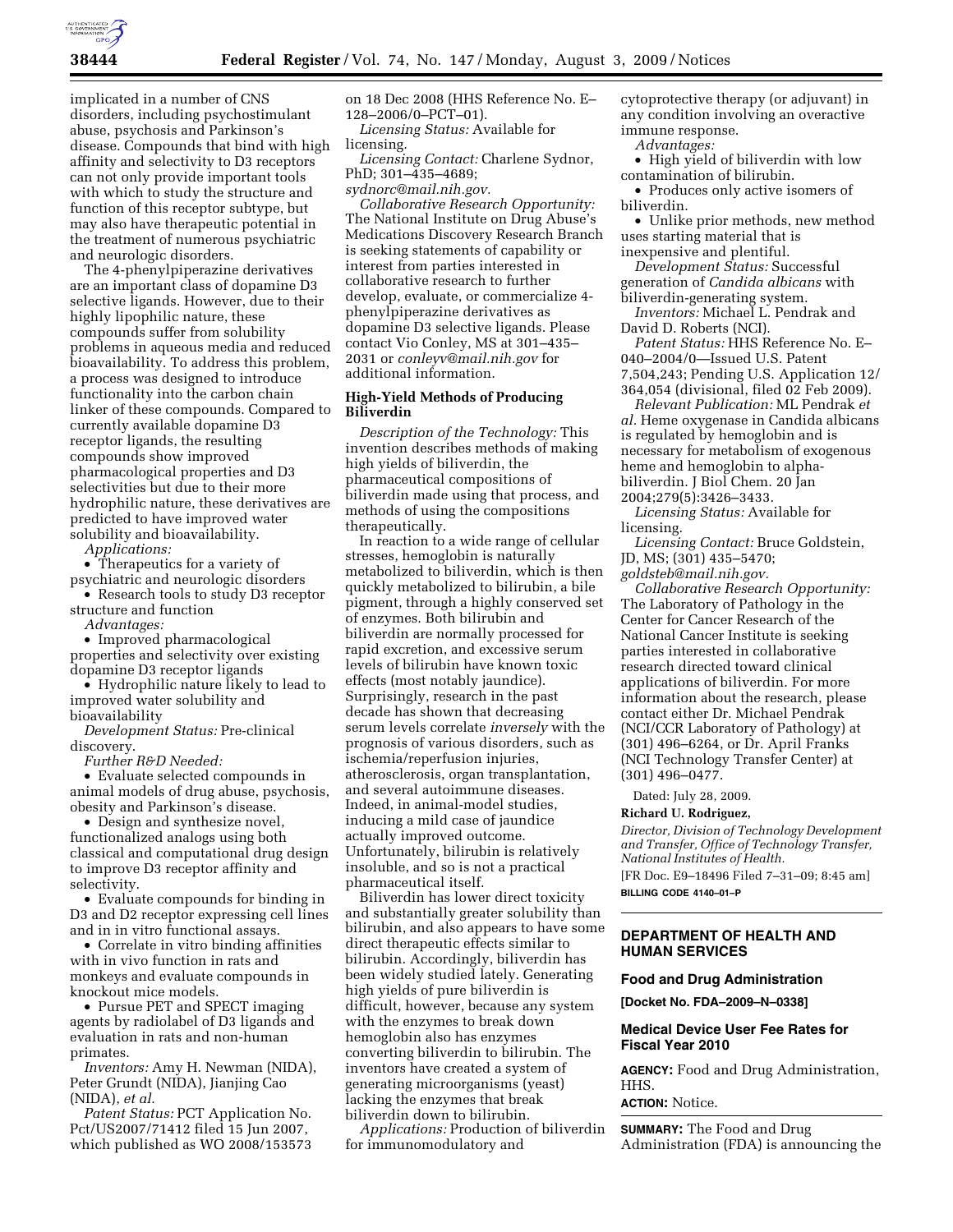fee rates and payment procedures for medical device user fees for fiscal year (FY) 2010. The Federal Food, Drug, and Cosmetic Act (the act), as amended by the Medical Device User Fee and Modernization Act of 2002 (MDUFMA), the Medical Device User Fee Stabilization Act of 2005 (MDUFSA), and the Medical Device User Fee Amendments of 2007 (title II of the Food and Drug Administration Amendments Act of 2007 (FDAAA)), authorizes FDA to collect user fees for certain medical device submissions, and annual fees both for certain periodic reports and for certain establishments subject to registration. The FY 2010 fee rates are provided in this document. These fees apply from October 1, 2009, through September 30, 2010. To avoid delay in the review of your application, you should pay the fee before or at the time you submit your application to FDA. The fee you must pay is the fee that is in effect on the later of the date that your application is received by FDA or the date your fee payment is received. If you want to pay a reduced small business fee, you must qualify as a small business before you make your submission to FDA; if you do not qualify as a small business before you make your submission to FDA, you will have to pay the higher standard fee. This document provides information on how the fees for FY 2010 were determined, the payment procedures you should follow, and how you may qualify for reduced small business fees.

# **FOR FURTHER INFORMATION CONTACT:**

- *For information on MDUFMA*: Visit FDA's Web site, *http:// www.fda.gov/MedicalDevices/ DeviceRegulationandGuidance/ Overview/MedicalDevice UserFeeand/Modernization ActMDUFMA/default.htm*.
- *For questions relating to this notice*: David Miller, Office of Financial Management (HFA–100), Food and Drug Administration, 5600 Fishers Lane, Rockville, MD 20857, 301– 827–3917.

#### **SUPPLEMENTARY INFORMATION:**

#### **I. Background**

Section 738 of the act (21 USC 379j) establishes fees for certain medical device applications, submissions, supplements, and notices (for simplicity, this document refers to these

collectively as ''submissions''); for periodic reporting on class III devices; and for the registration of certain establishments. Under statutorilydefined conditions, a qualified applicant may receive a fee waiver or may pay a lower small business fee. (See 21 U.S.C. 379j(d) and (e).)

Under the act, the fee rate for each type of submission is set at a specified percentage of the standard fee for a premarket application (a premarket application is a premarket approval application (PMA), a product development protocol (PDP), or a biologics licensing application (BLA)). The act specifies the standard fee for a premarket application for each year from FY 2008 through FY 2012; the standard fee for a premarket application received by FDA during FY 2010 is \$217,787. From this starting point, this document establishes FY 2010 fee rates for other types of submissions, and for periodic reporting, by applying criteria specified in the act.

The act specifies the annual fee for establishment registration for each year from FY 2008 through FY 2012; the registration fee for FY 2010 is \$2,008. There is no reduction in the registration fee for small businesses. An establishment must pay the registration fee if it is any of the following types of establishments:

• *Manufacturer*. An establishment that makes by any means any article that is a device, including an establishment that sterilizes or otherwise makes such article for or on behalf of a specification developer or any other person.

• *Single-Use Device Reprocessor*. An establishment that performs additional processing and manufacturing operations on a single-use device that has previously been used on a patient.

• *Specification Developer*. An establishment that develops specifications for a device that is distributed under the establishment's name but which performs no manufacturing, including an establishment that, in addition to developing specifications, also arranges for the manufacturing of devices labeled with another establishment's name by a contract manufacturer.

The fees for FY 2010 go into effect on October 1, 2009, and will remain in effect through September 30, 2010.

#### **II. Fees for FY 2010**

Under the act, all submission fees and the periodic reporting fee are set as a percent of the standard (full) fee for a premarket application (see 21 U.S.C.  $379j(a)(2)(A)$ , and the act sets the standard fee for a premarket application, including a BLA, a premarket report, and an efficacy supplement, at \$217,787 for FY 2010 (see 21 U.S.C. 379j(b)); this is referred to as the ''base fee''). The fees set by reference to the base fee are—

• For a panel-track supplement, 75 percent of the base fee;

• For a 180-day supplement, 15 percent of the base fee;

• For a real-time supplement, 7 percent of the base fee;

• For a 30-day notice, 1.6 percent of the base fee;

• For a 510(k) premarket notification, 1.84 percent of the base fee;

• For a 513(g) request for

classification information, 1.35 percent of the base fee; and

• For an annual fee for periodic reporting concerning a class III device, 3.5 percent of the base fee.

For all submissions other than a 510(k) premarket notification, a 30-day notice, and a 513(g) request for classification information, the small business fee is 25 percent of the standard (full) fee. (See 21 U.S.C. 379j(d)(2)(C).) For a 510(k) premarket notification submission, a 30-day notice, and a 513(g) request for classification information, the small business fee is 50 percent of the standard (full) fee. (See 21 U.S.C. 379j(e)(2)(C).)

The statute sets the annual fee for establishment registration at \$2,008 on FY 2010, and there is no small business rate for the annual establishment registration fee; all establishments pay the same fee. The statute authorizes increases in the annual establishment fee for FY 2010 and subsequent years if the estimated number of establishments submitting fees for FY 2009 is fewer than 12,250. (See 21 U.S.C. 379j(c)(2)(A).) FDA estimates that the number of establishments submitting fees in FY 2009 will be in excess of 12,250, so no establishment fee increase is warranted under this provision of the statute.

Table 1 of this document sets out the FY 2010 rates for all medical device fees.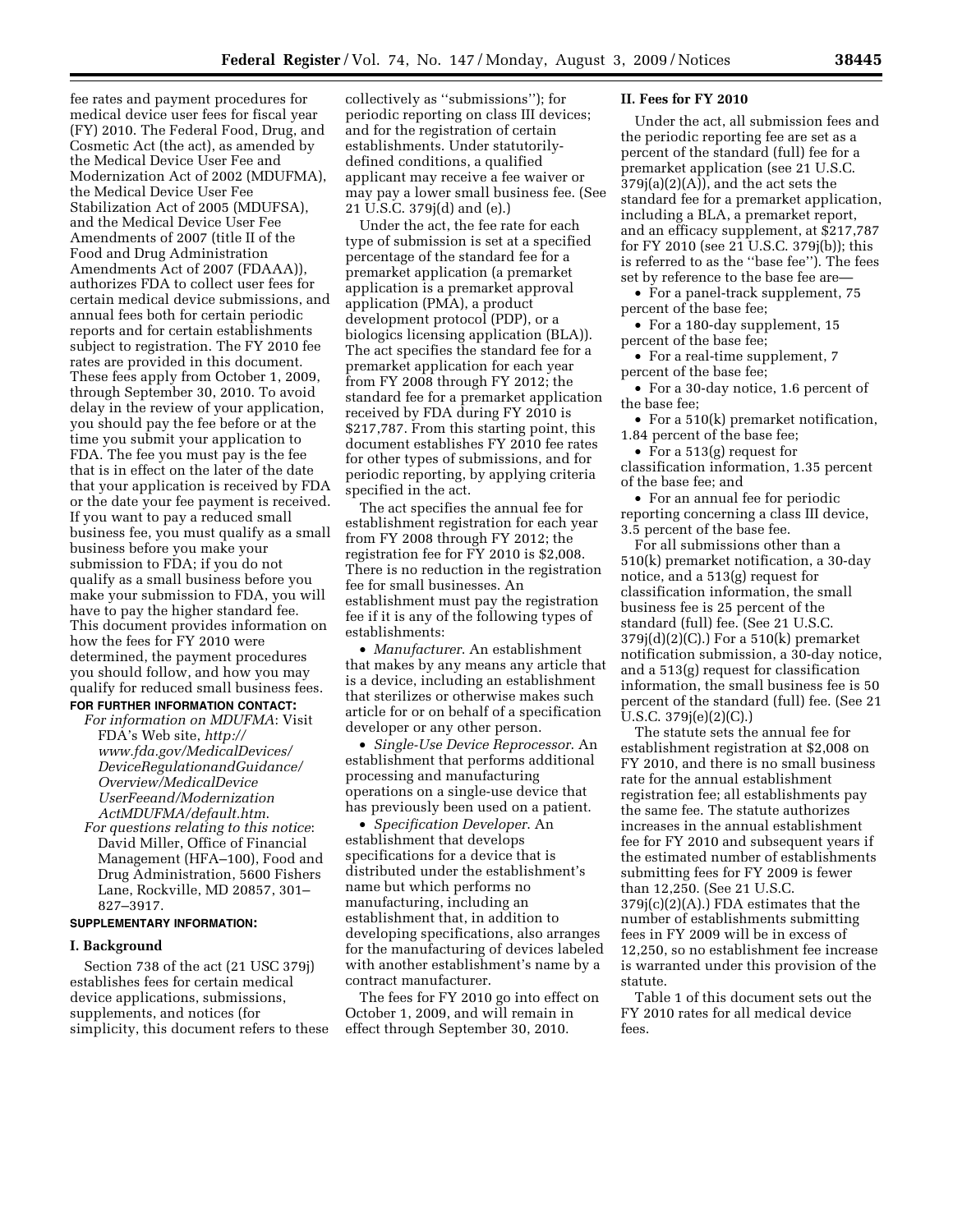| <b>Application Fee Type</b>                                                                                                                                                                                                                                     | Standard Fee, as a Percent of<br>the Standard Fee for a<br>Premarket Application | FY 2010 Standard Fee | FY 2010 Small Business<br>Fee |
|-----------------------------------------------------------------------------------------------------------------------------------------------------------------------------------------------------------------------------------------------------------------|----------------------------------------------------------------------------------|----------------------|-------------------------------|
| Premarket application (a PMA submitted under sec-<br>tion $515(c)(1)$ of the act (21 U.S.C. 360e(c)(1)), a<br>PDP submitted under section 515(f) of the Act, or a<br>BLA submitted under section 351 of the Public<br>Health Service (PHS) Act (42 U.S.C. 262)) | Set in statute                                                                   | \$217,787            | \$54,447                      |
| Premarket report (submitted under section 515(c)(2)<br>of the act)                                                                                                                                                                                              | 100%                                                                             | \$217,787            | \$54,447                      |
| Efficacy supplement (to an approved BLA under sec-<br>tion 351 of the PHS Act)                                                                                                                                                                                  | 100%                                                                             | \$217,787            | \$54,447                      |
| Panel-track supplement                                                                                                                                                                                                                                          | 75%                                                                              | \$163,340            | \$40,835                      |
| 180-day supplement                                                                                                                                                                                                                                              | 15%                                                                              | \$32,668             | \$8,167                       |
| Real-time supplement                                                                                                                                                                                                                                            | 7%                                                                               | \$15,245             | \$3,811                       |
| 510(k) premarket notification submission                                                                                                                                                                                                                        | 1.84%                                                                            | \$4,007              | \$2,004                       |
| 30-day notice                                                                                                                                                                                                                                                   | 1.6%                                                                             | \$3,485              | \$1,742                       |
| $513(g)$ (21 U.S.C. $360c(g)$ ) request for classification<br>information                                                                                                                                                                                       | 1.35%                                                                            | \$2,940              | \$1,470                       |
| <b>Annual Fee Type</b>                                                                                                                                                                                                                                          |                                                                                  |                      |                               |
| Annual fee for periodic reporting on a class III device                                                                                                                                                                                                         | 3.5%                                                                             | \$7,623              | \$1,906                       |
| Annual establishment registration fee (to be paid by<br>each establishment that is a manufacturer, a sin-<br>gle-use device reprocessor, or a specification de-<br>veloper, as defined by 21 U.S.C. 379i(13))                                                   | Set in statute                                                                   | \$2,008              | \$2,008                       |

## TABLE 1.—MEDICAL DEVICE FEES FOR FY 2010

### **III. How to Qualify as a Small Business for Purposes of Medical Device Fees**

If your business has gross receipts or sales of no more than \$100 million for the most-recent tax year, you may qualify for reduced small business fees. If your business has gross sales or receipts of no more than \$30 million, you may also qualify for a waiver of the fee for your first premarket application (PMA, PDP, or BLA) or premarket report. You must include the gross receipts or sales of all of your affiliates along with your own gross receipts or sales when determining whether you meet the \$100 million or \$30 million threshold. If you want to pay the small business fee rate for a submission, or you want to receive a waiver of the fee for your first premarket application or premarket report, you should submit the materials showing you qualify as a small business 60 days before you send your submission to FDA. If you make a submission before FDA finds that you qualify as a small business, you must pay the standard fee for that submission.

If your business qualified as a small business for FY 2009, your status as a small business will expire at the close of business on September 30, 2009. You must re-qualify for FY 2010 in order to pay small business fees during FY 2010.

If you are a domestic (U.S.) business, and wish to qualify as a small business for FY 2010, you must submit the following to FDA:

(1) A completed FY 2010 MDUFMA Small Business Qualification Certification (Form FDA 3602). This form is provided in FDA's guidance document, ''FY 2010 Medical Device User Fee Small Business Qualification and Certification,'' available on FDA's Web site at *http://www.fda.gov/ MedicalDevices/Device RegulationandGuidance/Overview/ MedicalDeviceUserFee andModernizationActMDUFMA/ default.htm.* This form is not available separate from the guidance document.

(2) A certified copy of your Federal (U.S.) Income Tax Return for the most recent tax year. The most recent tax year will be 2009, except—

• If you submit your FY 2010 MDUFMA Small Business Qualification before April 15, 2010, and you have not yet filed your return for 2009, you may use tax year 2008.

• If you submit your FY 2010 MDUFMA Small Business Qualification on or after April 15, 2010, and have not

yet filed your 2009 return because you obtained an extension, you may submit your most-recent return filed prior to the extension.

(3) For each of your affiliates, either—

• If the affiliate is a domestic (U.S.) business, a certified copy of the affiliate's Federal (U.S.) income tax return for the most recent tax year, or

• If the affiliate is a foreign business and cannot submit a Federal (U.S.) Income Tax Return, a National Taxing Authority Certification completed by, and bearing the official seal of, the National Taxing Authority of the country in which the firm is headquartered. The National Taxing Authority is the foreign equivalent of the U.S. Internal Revenue Service. This certification must show the amount of gross receipts or sales for the most recent tax year, in both U.S. dollars and the local currency of the country, the exchange rate used in converting the local currency to U.S. dollars, and the dates of the gross receipts or sales collected. The applicant should also submit a statement signed by the head of the applicant's firm or by its chief financial officer that the applicant has submitted certifications for all of its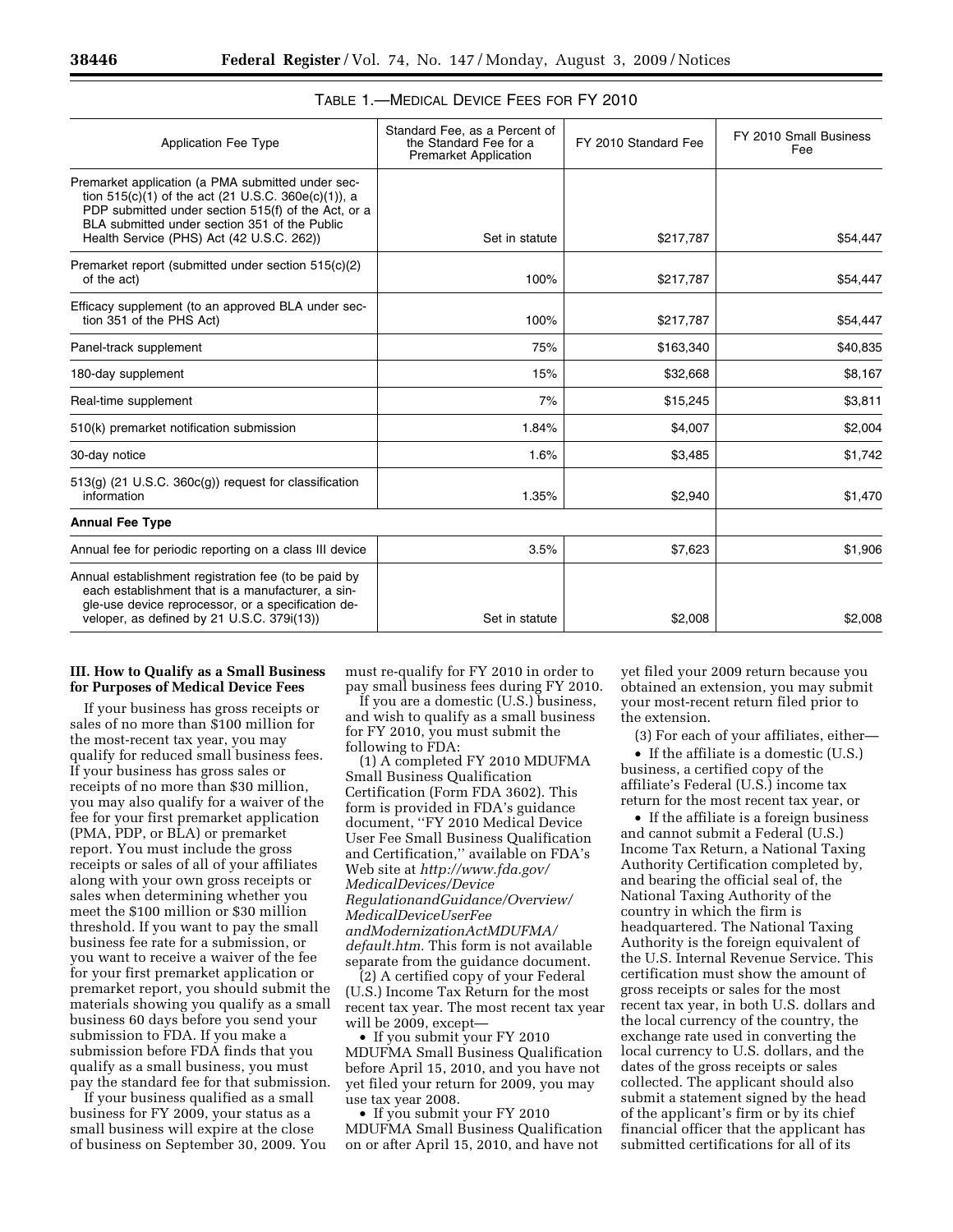affiliates, identifying the name of each affiliate, or that the applicant has no affiliates.

If you are a foreign business, and wish to qualify as a small business for FY 2010, you must submit the following:

(1) A completed FY 2010 MDUFMA Foreign Small Business Qualification Certification (Form FDA 3602A). This form is provided in FDA's guidance document, ''FY 2010 Medical Device User Fee Small Business Qualification and Certification,'' available on FDA's Internet site at *http://www.fda.gov/cdrh/ mdufma*. This form is not available separate from the guidance document.

(2) A National Taxing Authority Certification, completed by, and bearing the official seal of, the National Taxing Authority of the country in which the firm is headquartered. This Certification must show the amount of gross receipts or sales for the most recent tax year, in both U.S. dollars and the local currency of the country, the exchange rate used in converting the local currency to U.S. dollars, and the dates of the gross receipts or sales collected.

(3) For each of your affiliates, either— • If the affiliate is a domestic (U.S.) business, a certified copy of the affiliate's Federal (U.S.) Income Tax Return for the most recent tax year (2008 or later), or

• If the affiliate is a foreign business and cannot submit a Federal (U.S.) Income Tax Return, a National Taxing Authority Certification completed by, and bearing the official seal of, the National Taxing Authority of the country in which the firm is headquartered. The National Taxing Authority is the foreign equivalent of the U.S. Internal Revenue Service. This certification must show the amount of gross receipts or sales for the most recent tax year, in both U.S. dollars and the local currency of the country, the exchange rate used in converting the local currency to U.S. dollars, and the dates for the gross receipts or sales collected. The applicant should also submit a statement signed by the head of the applicant's firm or by its chief financial officer that the applicant has submitted certifications for all of its affiliates, identifying the name of each affiliate, or that the applicant has no affiliates.

## **IV. Procedures for Paying Application and Annual Report Fees**

If your application or submission is subject to a fee and your payment is received by FDA from October 1, 2009, through September 30, 2010, you must pay the fee in effect for FY 2010. The later of the date that the application or annual report is received in the

reviewing center's document room or the date that the check is received by U.S. Bank determines whether the fee rates for FY 2009 or FY 2010 apply. FDA must receive the correct fee at the time that an application or annual report is submitted, or the application or annual report will not be accepted for filing or review.

FDA requests that you follow the steps below before submitting a medical device application or annual report subject to a fee. Please pay close attention to these procedures to ensure that FDA links the fee with the correct application. (Note: In no case should the check for the fee be submitted to FDA with the application.)

*A. Step One—Secure a Payment Identification Number (PIN) and Medical Device User Fee Cover Sheet From FDA Before Submitting Either the Application or the Payment (Note: Both the FY 2009 and FY 2010 fee rates will be available on the Cover Sheet Web Site beginning on the date of publication of this document, and only the FY 2010 rates will appear after September 30, 2009)* 

Log on to the MDUFMA Web site at: *http://www.fda.gov/MedicalDevices/ DeviceRegulationandGuidance/ Overview/MedicalDeviceUser FeeandModernizationActMDUFMA/ default.htm* and, under the MDUFMA Forms heading, click on the link ''User Fee Cover Sheet.'' Complete the Medical Device User Fee cover sheet. Be sure you choose the correct application submission date range. (Two choices will be offered until October 1, 2009. One choice is for applications that will be received on or before September 30, 2009, which will be subject to FY 2009 fee rates. A second choice is for applications that will be received on or after October 1, 2009, which will be subject to FY 2010 fee rates.) After completing data entry, print a copy of the Medical Device User Fee cover sheet and note the unique PIN located in the upper right-hand corner of the printed cover sheet.

*B. Step Two—Electronically Transmit a Copy of the Printed Cover Sheet with the PIN to FDA's Office of Financial Management* 

Once you are satisfied that the data on the cover sheet is accurate, electronically transmit that data to FDA according to instructions on the screen. Because electronic transmission is possible, applicants are required to set up a user account and use passwords to assure data security in the creation and electronic submission of cover sheets.

*C. Step Three—Submit Payment for the Completed Medical Device User Fee Cover Sheet as Described in this Section, Depending on the Method You Will Use to Make Payment* 

(1) If paying with a paper check: • All paper checks must be in U.S. currency from a U.S. bank and made payable to the Food and Drug Administration. (FDA's tax identification number is 53–0196965, should your accounting department need this information.)

• Please write your application's unique PIN, from the upper right-hand corner of your completed Medical Device User Fee cover sheet, on your check.

• Mail the paper check and a copy of the completed cover sheet to: Food and Drug Administration, P.O. Box 956733, St. Louis, MO, 63195–6733. (Please note that this address is for payments of application and annual report fees only and is not to be used for payment of annual establishment registration fees.)If you prefer to send a check by a courier (such as Federal Express (FEDEX), DHL, United Parcel Service (UPS), etc.), the courier may deliver the check to: U.S. Bank, Attn: Government Lockbox 956733, 1005 Convention Plaza, St. Louis, MO 63101. (Note: This address is for courier delivery only. Contact the U.S. Bank at 314–418–4821 if you have any questions concerning courier delivery.)

It is helpful if the fee arrives at the bank at least 1 day before the application arrives at FDA. FDA records the official application receipt date as the later of the following: (1) The date the application was received by FDA or (2) the date U.S. Bank receives the payment. U.S. Bank is required to notify FDA within 1 working day, using the PIN described previously in this document.

(2) If Paying With Credit Card or Electronic Check (Automated Clearing House (ACH)):

FDA has partnered with the U.S. Department of the Treasury to utilize Pay.gov, a web based payment application, for online electronic payment. Pay.gov can now be used to submit online payments for cover sheets to the FDA. You now have the option to make a payment via electronic check or credit card after submitting your coversheet. To pay online, select the ''Pay Now'' button. Credit card transactions for cover sheets are limited to \$4,000.00.

(3) If paying with a wire transfer: • Please include your application's unique PIN, from the upper right-hand corner of your completed Medical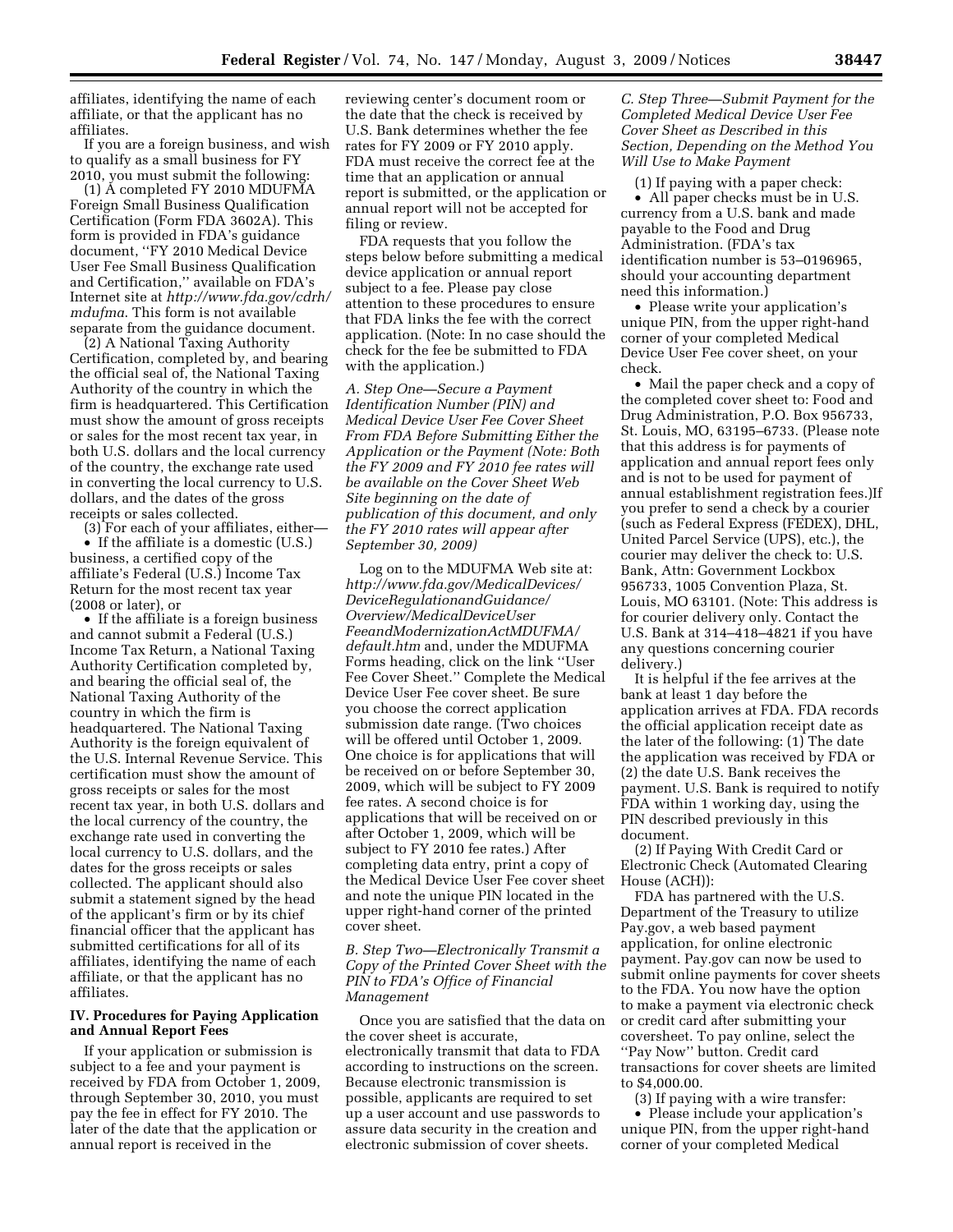Device User Fee cover sheet, in your wire transfer. Without the PIN your payment may not be applied to your cover sheet and review of you application will be delayed.

• The originating financial institution usually charges a wire transfer fee between \$15.00 and \$35.00. Please ask your financial institution about the fee and include it with your payment to ensure that your cover sheet is fully paid.Use the following account information when sending a wire transfer: New York Federal Reserve Bank, U.S. Department of Treasury, TREAS NYC, 33 Liberty St, New York, NY 10045, Acct. No. 75060099, Routing No. 021030004, SWIFT: FRNYUS33, Beneficiary: FDA, 5600 Fishers Lane, Rockville, MD 20857.

### *D. Step Four—Submit Your Application to FDA With a Copy of the Completed Medical Device User Fee Cover Sheet*

For all applications sent after August 1, 2009, please submit your application and a copy of the completed Medical Device User Fee cover sheet to one of the following addresses:

(1) Medical device applications should be submitted to: Food and Drug Administration, Center for Devices and Radiological Health, Document Mail Center— WO66, rm. 0609, 10903 New Hampshire Ave., Silver Spring, MD 20993–0002.

(2) Biologic applications should be sent to: Food and Drug Administration, Center for Biologics Evaluation and Research, Document Control Center (HFM–99), suite 200N, 1401 Rockville Pike, Rockville, MD 20852–1448.

#### **V. Procedures for Paying Annual Establishment Fees**

If you are required to pay an annual establishment registration fee, you must pay for each establishment prior to registration. Payment must be submitted by first creating a Device Facility Use Fee (DFUF) order through the User Fee Web site at *https://fdasfinapp8.fda.gov/ OA*\_*HTML/fdaCAcdLogin.jsp*. (FDA has verified the Web site address, but FDA is not responsible for any subsequent changes to the Web site after this document publishes in the **Federal Register**.) You will be issued a PIN once you place your order. After payment has been processed, you will be issued a payment confirmation number (PCN). You will not be able to register your establishment if you do not have a PIN and a PCN. An establishment required to pay an annual establishment registration fee is not legally registered in FY 2010 until it has completed the steps below to register and pay any applicable fee. (See 21 U.S.C. 379j(f)(2).)

Companies that do not manufacture any product other than a licensed biologic are required to register in the Blood Establishment Registration (BER) system. FDA's Center for Biologics and Research (CBER) will send establishment registration fee invoices annually to these companies.

### *A. Step One—Submit a Device Facility User Fee Order With a PIN From FDA Before Registering or Submitting Payment*

To submit a DFUF Order, you must create or have previously created a user account and password for the User Fee Web site listed previously in this section. After creating a user name and password, log into the Establishment Registration User Fee 2010 store. Complete the DFUF order by entering the number of establishments you are registering. Once you are satisfied that the data on the order is accurate, electronically transmit that data to FDA according to instructions on the screen. Print a copy of the final DFUF order and note the unique PIN located in the upper right-hand corner of the printed order.

## *B. Step Two—Pay For Your Device Facility User Fee Order*

Unless paying by credit card, all payments must be in U. S. currency and drawn on a U.S. bank.

(1) If paying with credit card or electronic check (ACH):

The DFUF order will include payment information, including details on how you can pay online using a credit card or electronic checks. Follow the instructions provided to make an electronic payment.

(2) If paying with a paper check: If you prefer not to pay online, you may pay by a check, in U.S. dollars and drawn on a U.S. bank, mailed to: Food and Drug Administration, P.O. Box 70961, Charlotte, NC 28272–0961. (Note: This address is different from the address for payments of application and annual report fees and is to be used only for payment of annual establishment registration fees.)

If a check is sent by a courier that requests a street address, the courier can deliver the check to: Wachovia Bank, Attn: Food and Drug Administration— Lockbox 70961, rm. NC0810, 1525 West WT Harris Blvd., Charlotte, NC 28262. (Note: This Wachovia Bank address is for courier delivery only; do not send mail to this address.)

Please make sure that both of the following are written on your check: (1) The FDA post office box number (P.O. Box 70961) and (2) the PIN that is printed on your order. A copy of your

printed order should also be mailed along with your check. FDA's tax identification number is 53–0196965.

(3) If paying with a wire transfer: Wire transfers may also be used to pay annual establishment fees. To send a wire transfer, please read and comply with the following information:

• Include your order's unique PIN, from the upper right-hand corner of your completed Medical Device User Fee order, in your wire transfer. Without the PIN your payment may not be applied to your facility and your registration will be delayed.

• The originating financial institution usually charges a wire transfer fee between \$15.00 and \$35.00. Please ask your financial institution about the fee and include it with your payment to ensure that your order is fully paid. Use the following account information when sending a wire transfer: New York Federal Reserve Bank, US.. Dept of Treasury, TREAS NYC, 33 Liberty St, New York, NY 10045, Acct. No. 75060099, Routing No. 021030004, SWIFT: FRNYUS33, Beneficiary: FDA, 5600 Fishers Lane, Rockville, MD 20857.

*C. Step Three—Complete the Information Online to Update Your Establishment's Annual Registration for FY 2010, or to Register a New Establishment for FY 2010* 

Go to CDRH's Web site at *http:// www.fda.gov/MedicalDevices/ DeviceRegulationandGuidance/ HowtoMarketYourDevice/ RegistrationandListing/default.htm* and click the ''Access Electronic Registration'' link on the left of the page. This opens up a new page with important information about the FDA Unified Registration and Listing System (FURLS). After reading this information, click on the link (Access Electronic Registration) at the bottom of the page. This link takes you to an FDA Industry Systems page with tutorials that demonstrate how to create a new FURLS user account if your establishment did not create an account in FY 2009. Biologics license manufacturers should register in the BER system at *http:// www.fda.gov/BiologicsBloodVaccines/ GuidanceComplianceRegulatory Information/EstablishmentRegistration/ BloodEstablishmentRegistration/ default.htm.* 

Enter your existing account ID and password to log into FURLS. From the FURLS/FDA Industry Systems menu, there will be a button that you will click to go to the Device Registration and Listing Module (DRLM) of FURLS. New establishments will need to register and existing establishments will update